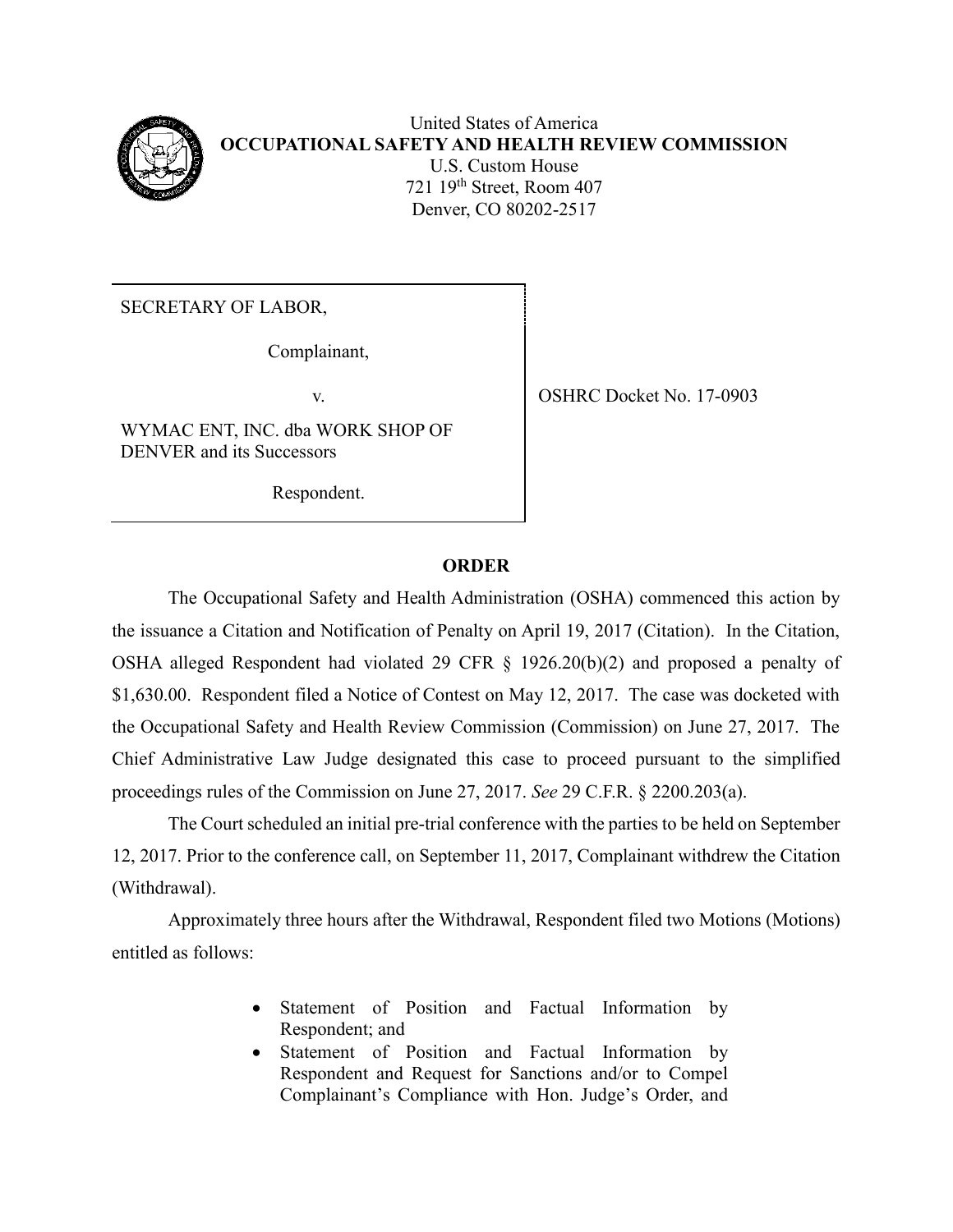Request for an Order Staying the Acceptance of any Premature Withdrawal by Complainant as an Avenue to Escape its Duties; and Other Orders or Notices to Preserve Respondent's Rights and Appropriate Jurisdiction of this Court.

The Court, via an Order dated September 12, 2017, required Complainant to answer the Motions by September 18, 2017. Complainant filed his Response to the Motions on September 18, 2017. On September 20, 2017, Respondent filed a Status Report indicating that he intended to file a rebuttal response.

Commission Rule 102, 29 C.F.R. § 2200.102, provides Complainant may withdraw a citation "at any stage of the proceeding. The notice of withdrawal shall be served in accordance with § 2200.7(c)[.]" The Supreme Court in *Cuyahoga Valley Railway Co. v. United Transportation Union*, 474 U.S. 3, 7 (1985), held, "the Secretary's decision to withdraw a citation against an employer under the Act is not reviewable by the Commission." Under *Cuyahoga*, this Court does not have the authority to grant or deny Complainant's Withdrawal of the Citation. *Heave Ho Crane Co*., 24 BNA OSHC 2058, 2061 (No. 14-0250, 2014). The Withdrawal filed by Complainant is self-effectuating and terminates the case in and of itself; no order of the Court is needed or required. *Qureshi v. United States*, 600 F.3d 523, 525 (5th Cir. 2010); *Am. Cyanamid Co. v. McGhee*, 317 F.2d 295, (5th Cir. 1963). *See also In re Amerijet Int'l, Inc*. 785 F.3d 967, 973 (5th Cir. 2015) and *Otis Elevator Co*., 23 BNA OSHC 1664 (No. 10-1057, 2011). While this Court issues an Order acknowledging Complainant's Withdrawal and closing the case, this action is a ministerial function only – not a substantive one. *Cuyahoga*, 474 U.S. at 7.

The Court gives immediate effect to Complainant's Withdrawal of the Citation. Any pleadings filed by Respondent after the filing of the Withdrawal, are *void ab initio* and require no action by the Court.

Respondent's sole course for attorney fees – as requested in one of the Motions – is through the Equal Access to Justice Act, 5 U.S.C. § 504, and implementing Commission regulations at 29 C.F.R. § 2204.101 et seq.

## SO ORDERED.